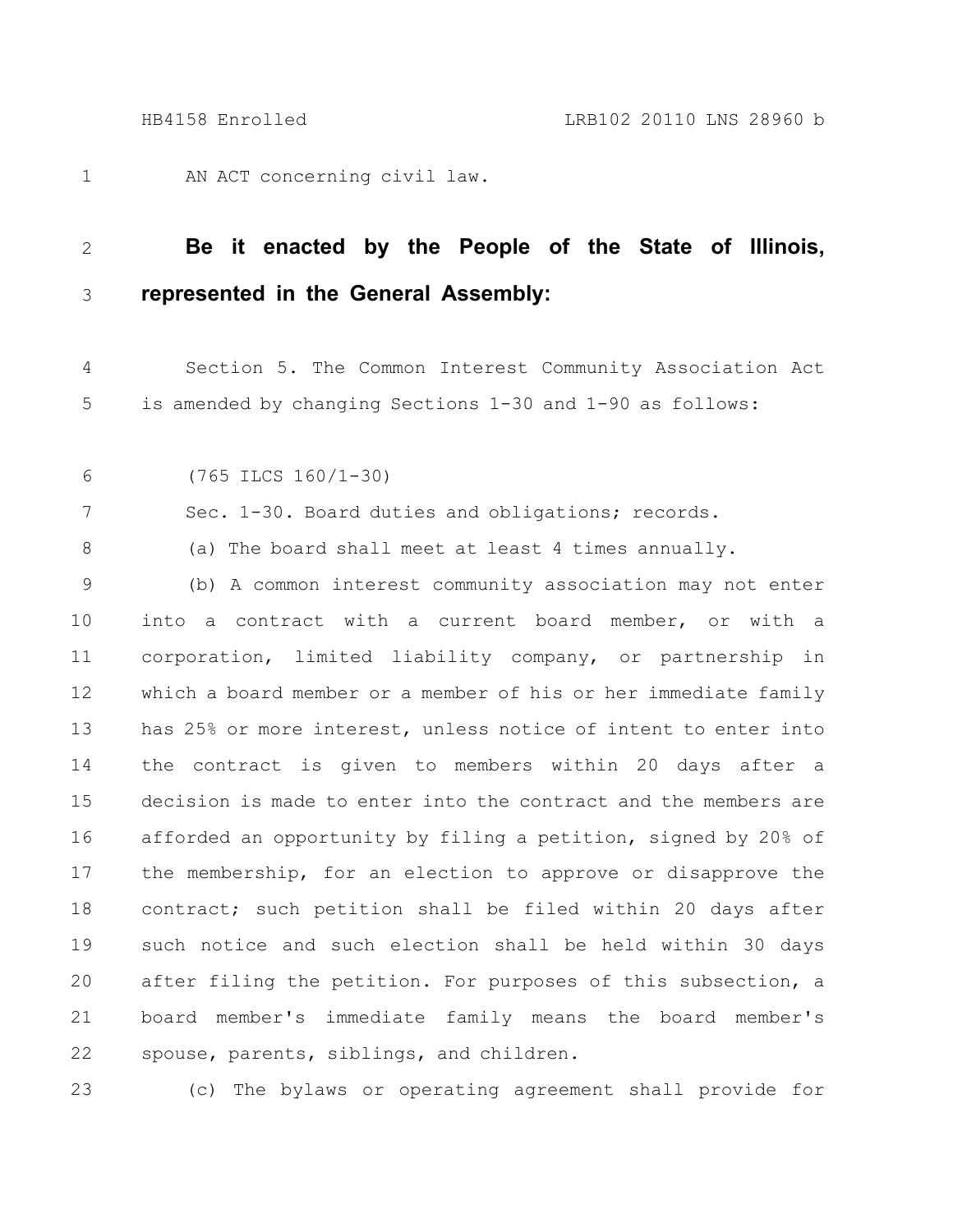HB4158 Enrolled - 2 - LRB102 20110 LNS 28960 b

the maintenance, repair, and replacement of the common areas and payments therefor, including the method of approving payment vouchers. 1 2 3

(d) (Blank). 4

(e) The association may engage the services of a manager or management company. 5 6

(f) The association shall have one class of membership unless the declaration, bylaws, or operating agreement provide otherwise; however, this subsection (f) shall not be construed to limit the operation of subsection (c) of Section 1-20 of this Act. 7 8 9 10 11

(g) The board shall have the power, after notice and an opportunity to be heard, to levy and collect reasonable fines from members or unit owners for violations of the declaration, bylaws, operating agreement, and rules and regulations of the common interest community association. 12 13 14 15 16

(h) Other than attorney's fees and court or arbitration costs, no fees pertaining to the collection of a member's or unit owner's financial obligation to the association, including fees charged by a manager or managing agent, shall be added to and deemed a part of a member's or unit owner's respective share of the common expenses unless: (i) the managing agent fees relate to the costs to collect common expenses for the association; (ii) the fees are set forth in a contract between the managing agent and the association; and (iii) the authority to add the management fees to a member's or 17 18 19 20 21 22 23 24 25 26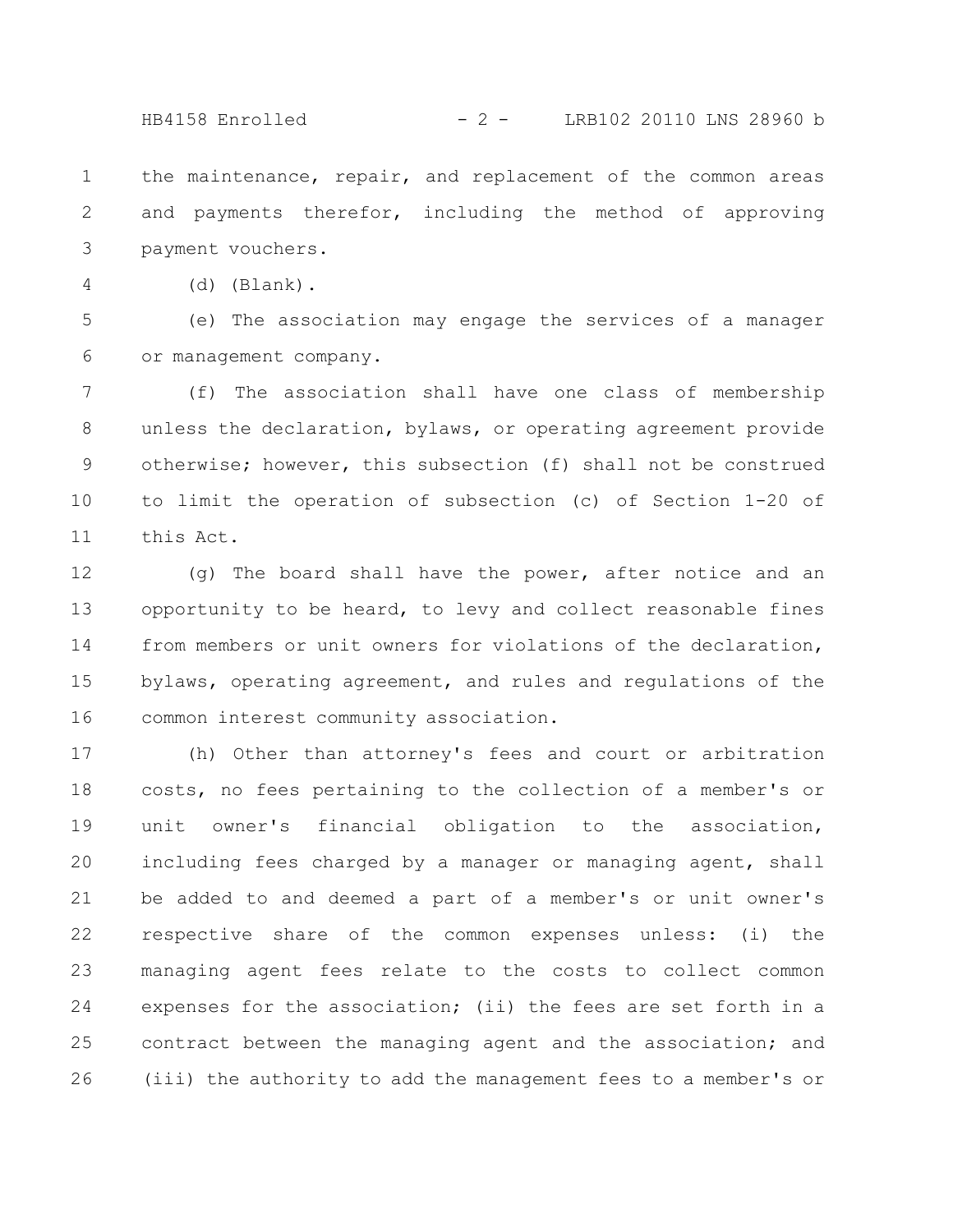HB4158 Enrolled - 3 - LRB102 20110 LNS 28960 b

unit owner's respective share of the common expenses is specifically stated in the declaration, bylaws, or operating agreement of the association. 1 2 3

(i) Board records.

4

(1) The board shall maintain the following records of the association and make them available for examination and copying at convenient hours of weekdays by any member or unit owner in a common interest community subject to the authority of the board, their mortgagees, and their duly authorized agents or attorneys: 5 6 7 8 9 10

(i) Copies of the recorded declaration, other community instruments, other duly recorded covenants and bylaws and any amendments, articles of incorporation, articles of organization, annual reports, and any rules and regulations adopted by the board shall be available. Prior to the organization of the board, the developer shall maintain and make available the records set forth in this paragraph (i) for examination and copying. 11 12 13 14 15 16 17 18 19

(ii) Detailed and accurate records in chronological order of the receipts and expenditures affecting the common areas, specifying and itemizing the maintenance and repair expenses of the common areas and any other expenses incurred, and copies of all contracts, leases, or other agreements entered into by the board shall be maintained. 20 21 22 23 24 25 26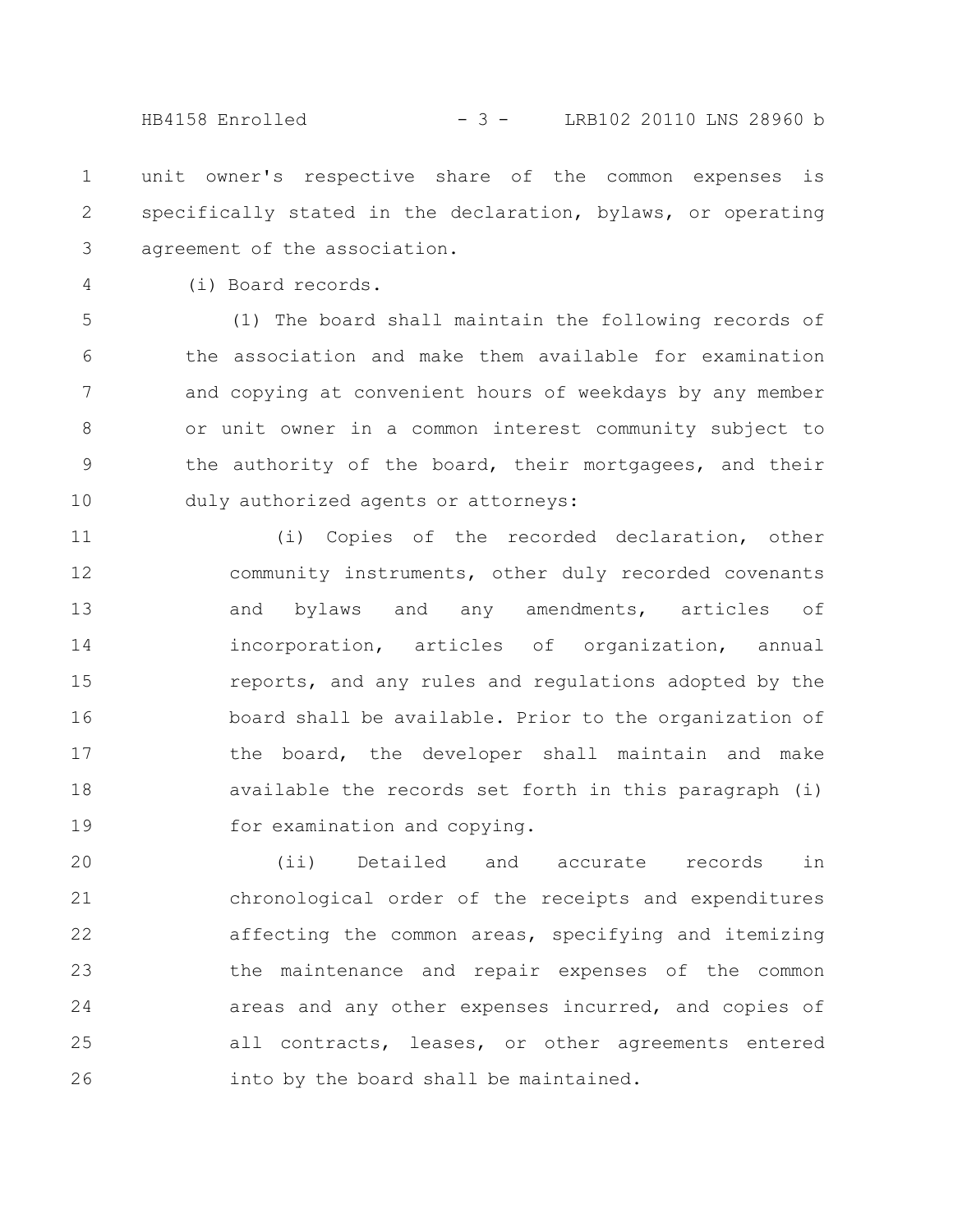# HB4158 Enrolled - 4 - LRB102 20110 LNS 28960 b

(iii) The minutes of all meetings of the board which shall be maintained for not less than 7 years. 1 2

(iv) With a written statement of a proper purpose, ballots and proxies related thereto, if any, for any election held for the board and for any other matters voted on by the members, which shall be maintained for not less than one year. 3 4 5 6 7

(v) With a written statement of a proper purpose, such other records of the board as are available for inspection by members of a not-for-profit corporation pursuant to Section 107.75 of the General Not For Profit Corporation Act of 1986 shall be maintained. 8 9 10 11 12

(vi) With respect to units owned by a land trust, a living trust, or other legal entity, the trustee, officer, or manager of the entity may designate, in writing, a person to cast votes on behalf of the member or unit owner and a designation shall remain in effect until a subsequent document is filed with the association. 13 14 15 16 17 18 19

20

### (vii) Any reserve study.

(2) Where a request for records under this subsection is made in writing to the board or its agent, failure to provide the requested record or to respond within 30 days shall be deemed a denial by the board. 21 22 23 24

(3) A reasonable fee may be charged by the board for the cost of retrieving and copying records properly 25 26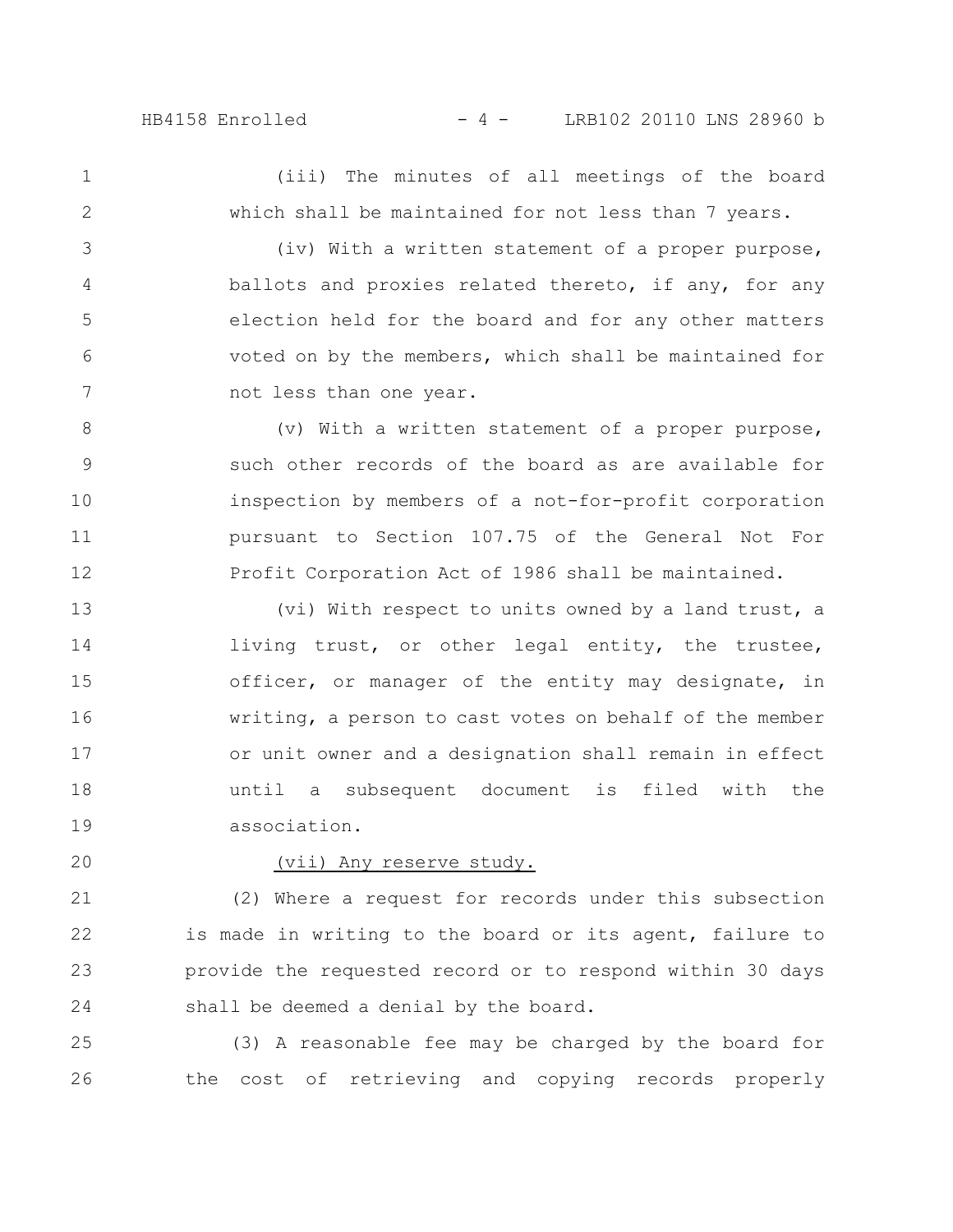HB4158 Enrolled - 5 - LRB102 20110 LNS 28960 b

requested. 1

(4) If the board fails to provide records properly requested under paragraph (1) of this subsection (i) within the time period provided in that paragraph (1), the member may seek appropriate relief and shall be entitled to an award of reasonable attorney's fees and costs if the member prevails and the court finds that such failure is due to the acts or omissions of the board of managers or the board of directors. 2 3 4 5 6 7 8 9

(j) The board shall have standing and capacity to act in a representative capacity in relation to matters involving the common areas or more than one unit, on behalf of the members or unit owners as their interests may appear. 10 11 12 13

(Source: P.A. 98-232, eff. 1-1-14; 98-241, eff. 8-9-13; 98-756, eff. 7-16-14; 99-41, eff. 7-14-15.) 14 15

(765 ILCS 160/1-90) 16

(Section scheduled to be repealed on July 1, 2022) 17

Sec. 1-90. Compliance with the Condominium and Common Interest Community Ombudsperson Act. Every common interest community association, except for those exempt from this Act under Section 1-75, must comply with the Condominium and Common Interest Community Ombudsperson Act and is subject to all provisions of the Condominium and Common Interest Community Ombudsperson Act. This Section is repealed January 1, 2024 July 1, 2022. 18 19 20 21 22 23 24 25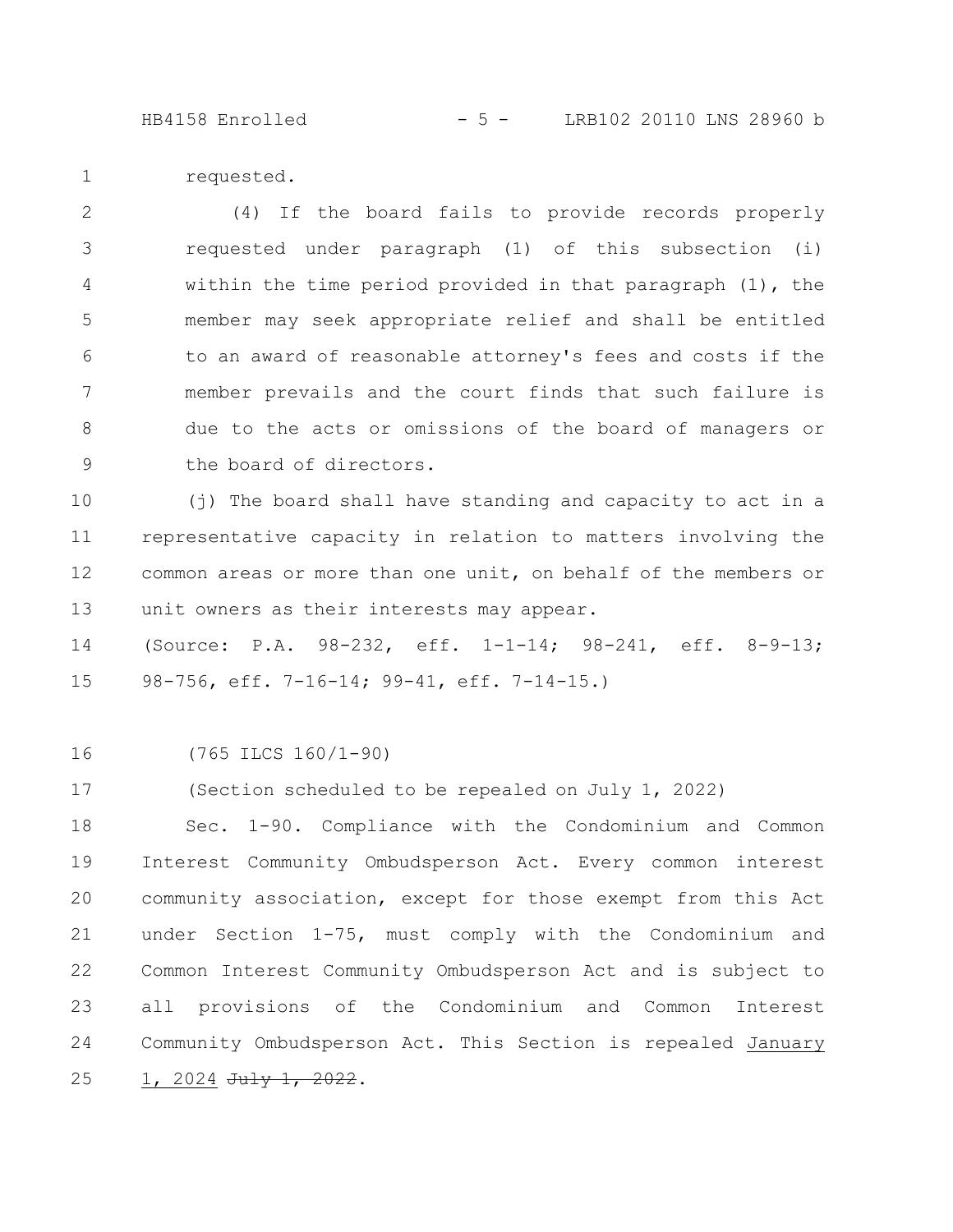(Source: P.A. 99-776, eff. 8-12-16; 100-201, eff. 8-18-17.) Section 10. The Condominium Property Act is amended by changing Sections 19 and 35 as follows: (765 ILCS 605/19) (from Ch. 30, par. 319) Sec. 19. Records of the association; availability for examination. (a) The board of managers of every association shall keep and maintain the following records, or true and complete copies of these records, at the association's principal office: (1) the association's declaration, bylaws, and plats of survey, and all amendments of these; (2) the rules and regulations of the association, if any; (3) if the association is incorporated as a corporation, the articles of incorporation of the association and all amendments to the articles of incorporation; (4) minutes of all meetings of the association and its board of managers for the immediately preceding 7 years; (5) all current policies of insurance of the association; (6) all contracts, leases, and other agreements then in effect to which the association is a party or under 1 2 3 4 5 6 7 8 9 10 11 12 13 14 15 16 17 18 19 20 21 22 23 24 HB4158 Enrolled - 6 - LRB102 20110 LNS 28960 b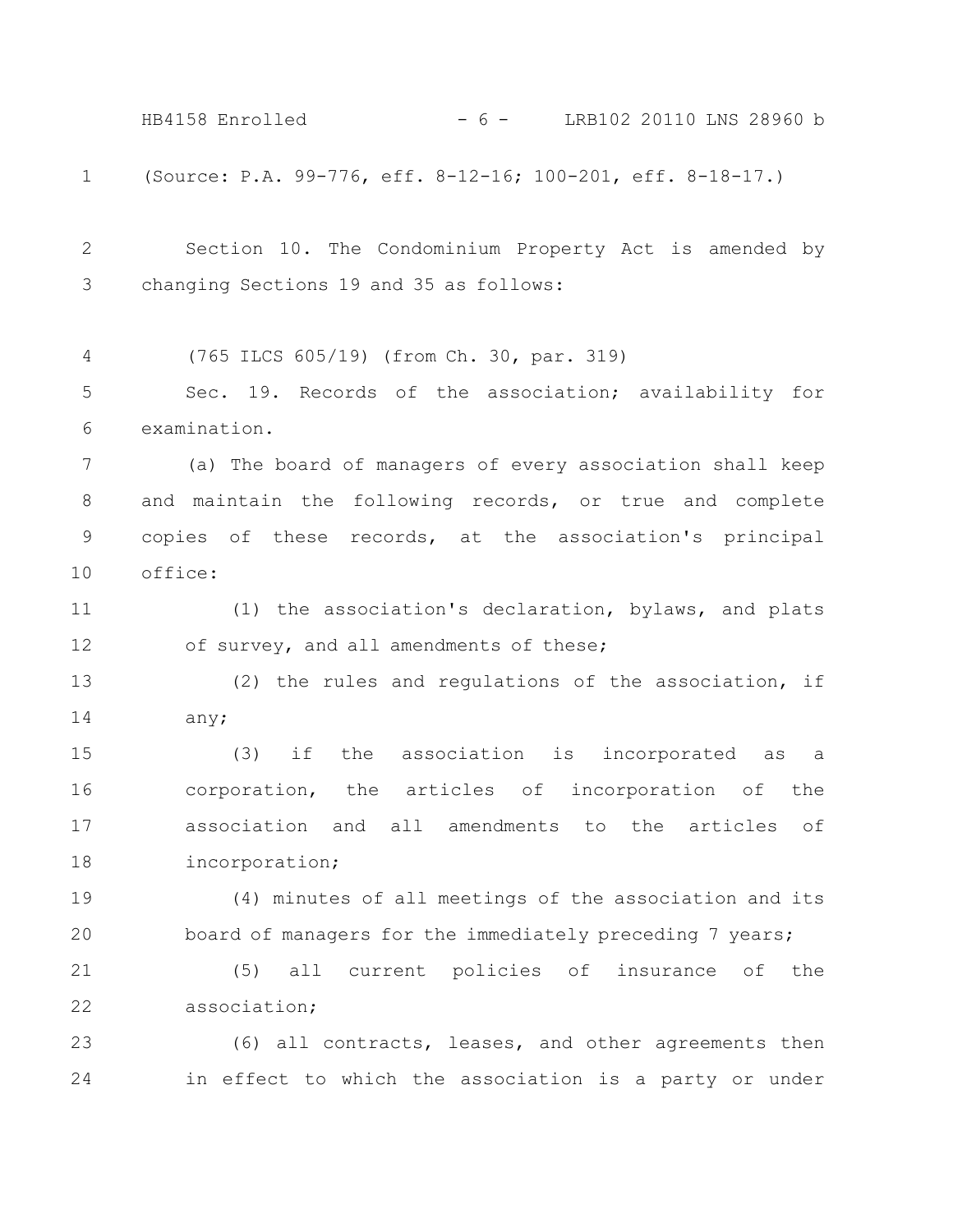## HB4158 Enrolled - 7 - LRB102 20110 LNS 28960 b

which the association or the unit owners have obligations or liabilities; 1 2

(7) a current listing of the names, addresses, email addresses, telephone numbers, and weighted vote of all members entitled to vote; 3 4 5

(8) ballots and proxies related to ballots for all matters voted on by the members of the association during the immediately preceding 12 months, including, but not limited to, the election of members of the board of managers; and 6 7 8 9 10

(9) the books and records for the association's current and 10 immediately preceding fiscal years, including, but not limited to, itemized and detailed records of all receipts, expenditures, and accounts; and 11 12 13 14

15

#### (10) any reserve study.

(b) Any member of an association shall have the right to inspect, examine, and make copies of the records described in subdivisions  $(1)$ ,  $(2)$ ,  $(3)$ ,  $(4)$ ,  $(5)$ ,  $(6)$ ,  $\frac{1}{2}$ ,  $\frac{1}{2}$  and  $(10)$  of subsection (a) of this Section, in person or by agent, at any reasonable time or times, at the association's principal office. In order to exercise this right, a member must submit a written request to the association's board of managers or its authorized agent, stating with particularity the records sought to be examined. Failure of an association's board of managers to make available all records so requested within 10 business days of receipt of the member's written request shall 16 17 18 19 20 21 22 23 24 25 26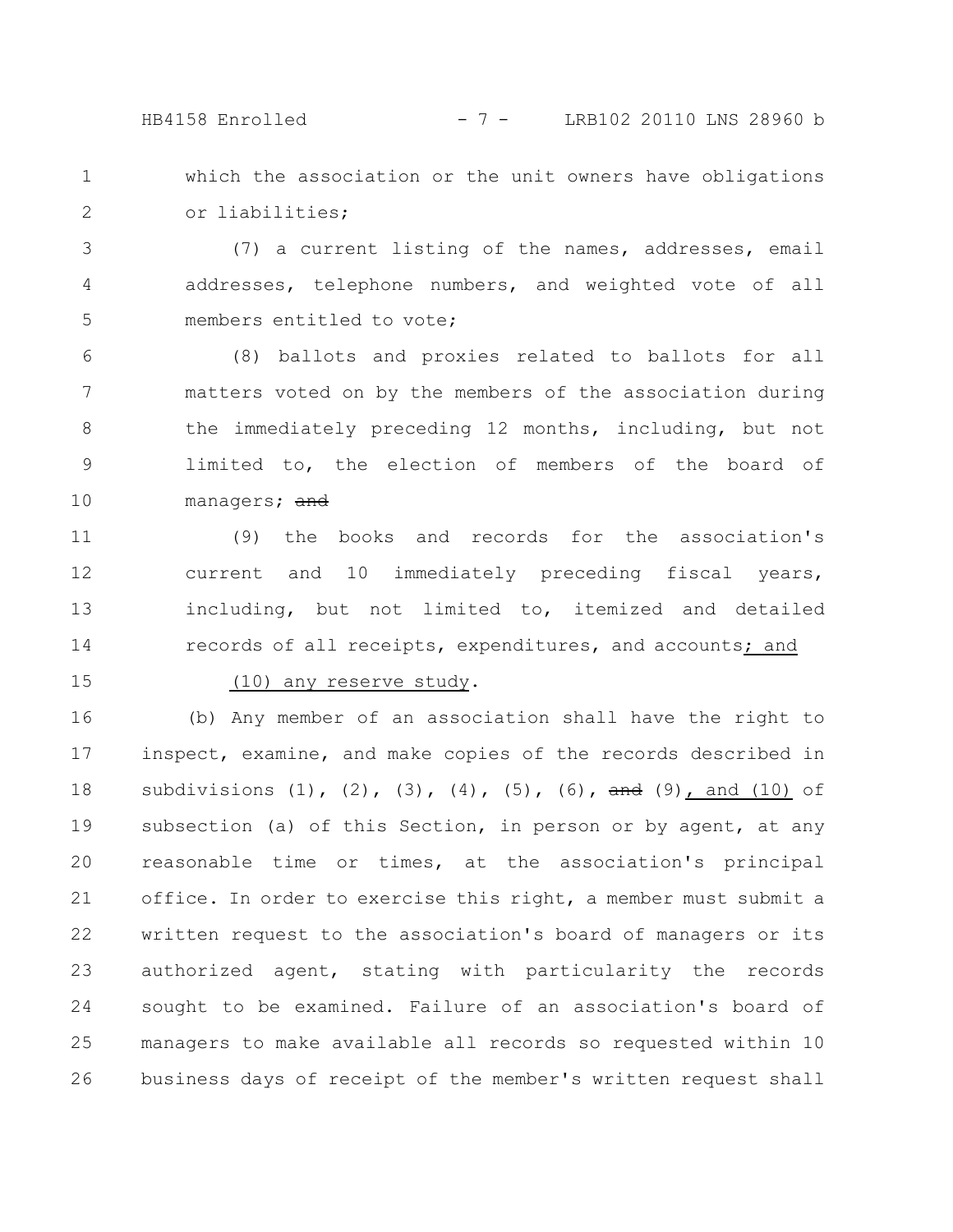HB4158 Enrolled - 8 - LRB102 20110 LNS 28960 b

be deemed a denial. 1

Any member who prevails in an enforcement action to compel examination of records described in subdivisions (1), (2), (3), (4), (5), (6),  $\frac{1}{2}$  and (10) of subsection (a) of this Section shall be entitled to recover reasonable attorney's fees and costs from the association. 2 3 4 5 6

- (c) (Blank). 7
- (d) (Blank). 8

(d-5) As used in this Section, "commercial purpose" means the use of any part of a record or records described in subdivisions (7) and (8) of subsection (a) of this Section, or information derived from such records, in any form for sale, resale, or solicitation or advertisement for sales or services. 9 10 11 12 13 14

(e) Except as otherwise provided in subsection (g) of this Section, any member of an association shall have the right to inspect, examine, and make copies of the records described in subdivisions (7) and (8) of subsection (a) of this Section, in person or by agent, at any reasonable time or times but only for a purpose that relates to the association, at the association's principal office. In order to exercise this right, a member must submit a written request, to the association's board of managers or its authorized agent, stating with particularity the records sought to be examined. As a condition for exercising this right, the board of managers or authorized agent of the association may require 15 16 17 18 19 20 21 22 23 24 25 26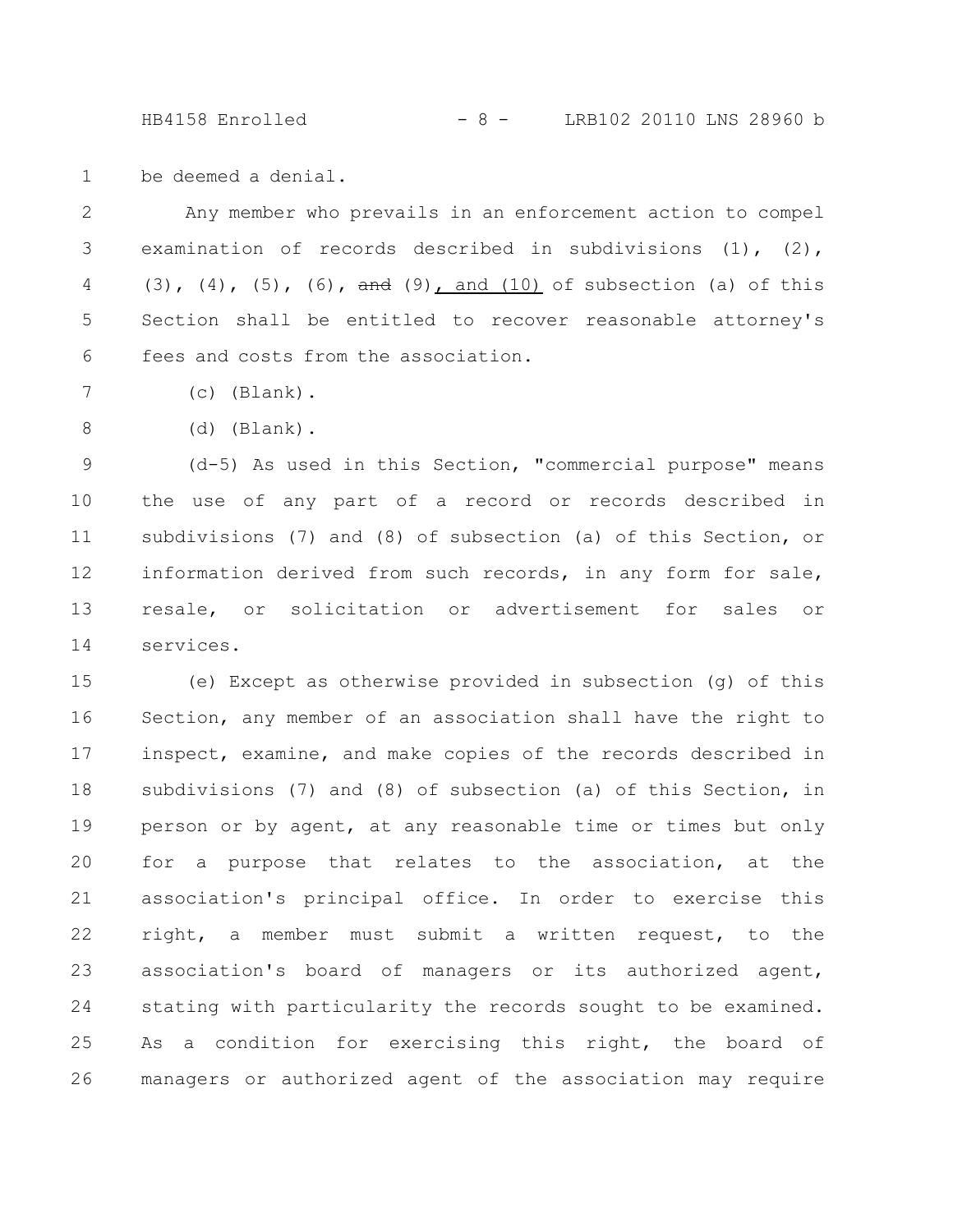HB4158 Enrolled - 9 - LRB102 20110 LNS 28960 b

the member to certify in writing that the information contained in the records obtained by the member will not be used by the member for any commercial purpose or for any purpose that does not relate to the association. The board of managers of the association may impose a fine in accordance with item (l) of Section 18.4 upon any person who makes a false certification. Subject to the provisions of subsection (g) of this Section, failure of an association's board of managers to make available all records so requested within 10 business days of receipt of the member's written request shall be deemed a denial; provided, however, that the board of managers of an association that has adopted a secret ballot election process as provided in Section 18 of this Act shall not be deemed to have denied a member's request for records described in subdivision (8) of subsection (a) of this Section if voting ballots, without identifying unit numbers, are made available to the requesting member within 10 business days of receipt of the member's written request. 1 2 3 4 5 6 7 8 9 10 11 12 13 14 15 16 17 18

Any member who prevails in an enforcement action to compel examination of records described in subdivision (7) or (8) of subsection (a) of this Section shall be entitled to recover reasonable attorney's fees and costs from the association only if the court finds that the board of directors acted in bad faith in denying the member's request. 19 20 21 22 23 24

(f) The actual cost to the association of retrieving and making requested records available for inspection and 25 26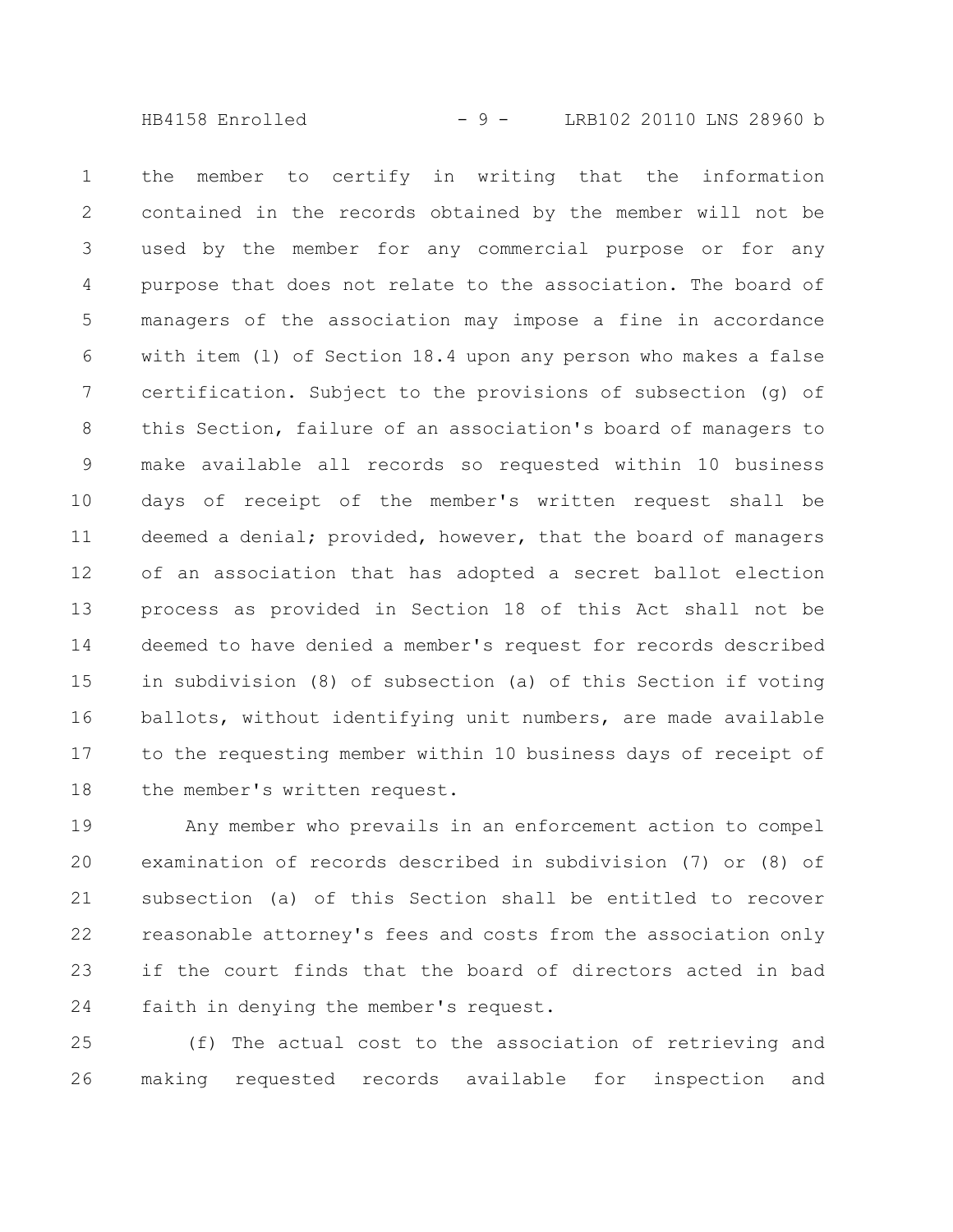HB4158 Enrolled - 10 - LRB102 20110 LNS 28960 b

examination under this Section may be charged by the association to the requesting member. If a member requests copies of records requested under this Section, the actual costs to the association of reproducing the records may also be charged by the association to the requesting member. 1 2 3 4 5

(g) Notwithstanding the provisions of subsection (e) of this Section, unless otherwise directed by court order, an association need not make the following records available for inspection, examination, or copying by its members: 6 7 8 9

(1) documents relating to appointment, employment, discipline, or dismissal of association employees; 10 11

(2) documents relating to actions pending against or on behalf of the association or its board of managers in a court or administrative tribunal; 12 13 14

(3) documents relating to actions threatened against, or likely to be asserted on behalf of, the association or its board of managers in a court or administrative tribunal; 15 16 17 18

(4) documents relating to common expenses or other charges owed by a member other than the requesting member; and 19 20 21

(5) documents provided to an association in connection with the lease, sale, or other transfer of a unit by a member other than the requesting member. 22 23 24

(h) The provisions of this Section are applicable to all condominium instruments recorded under this Act. Any portion 25 26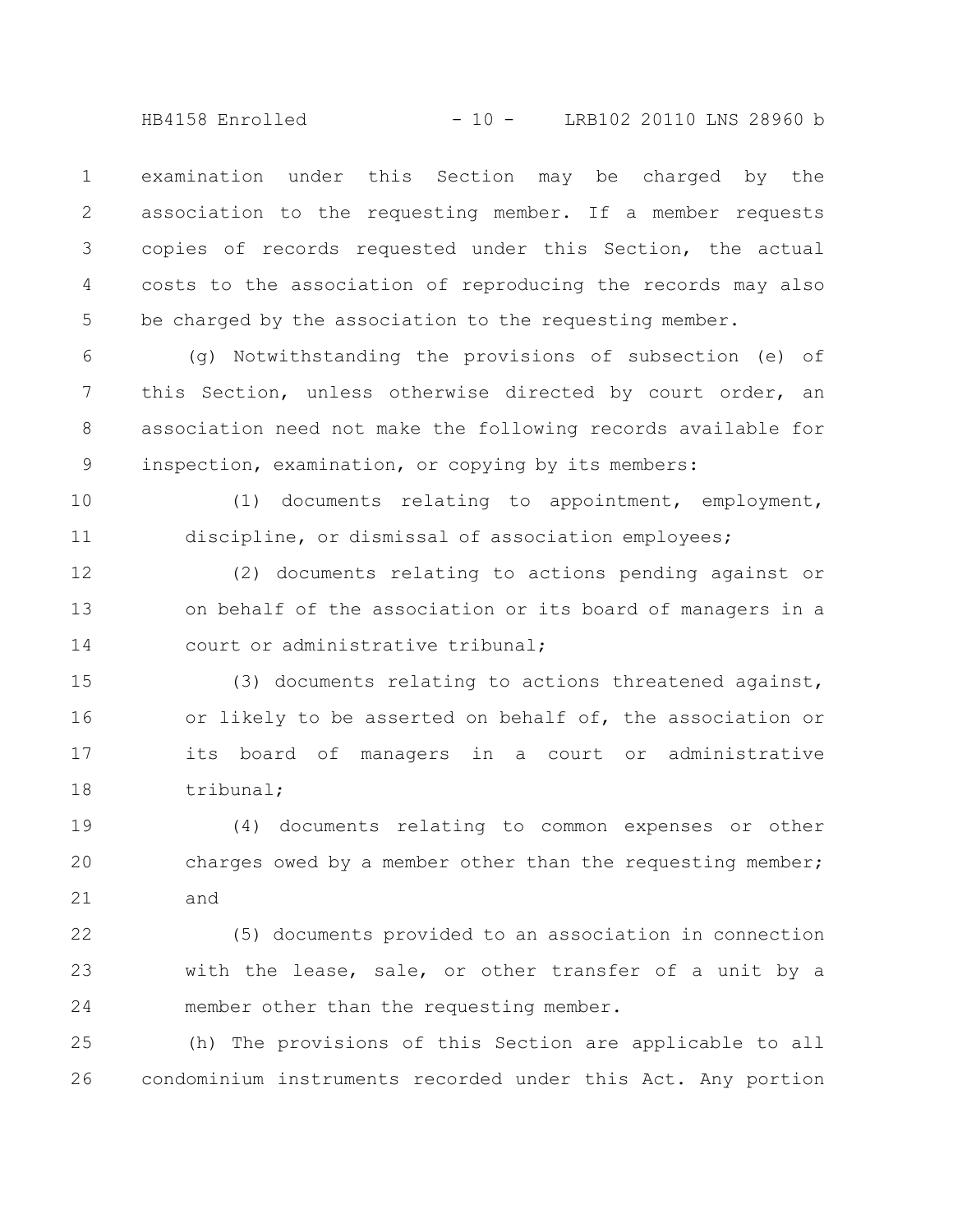HB4158 Enrolled - 11 - LRB102 20110 LNS 28960 b

of a condominium instrument that contains provisions contrary to these provisions shall be void as against public policy and ineffective. Any condominium instrument that fails to contain the provisions required by this Section shall be deemed to incorporate the provisions by operation of law. 1 2 3 4 5

(Source: P.A. 100-292, eff. 1-1-18; 100-863, eff. 8-14-18.) 6

(765 ILCS 605/35) 7

(Section scheduled to be repealed on July 1, 2022) 8

Sec. 35. Compliance with the Condominium and Common Interest Community Ombudsperson Act. Every unit owners' association must comply with the Condominium and Common Interest Community Ombudsperson Act and is subject to all provisions of the Condominium and Common Interest Community Ombudsperson Act. This Section is repealed January 1, 2024 July 1, 2022. 9 10 11 12 13 14 15

(Source: P.A. 98-1135, eff. 1-1-17 (See Section 20 of P.A. 99-776 for effective date of P.A. 98-1135); 99-776, eff.  $8 - 12 - 16.$ 16 17 18

Section 15. The Condominium and Common Interest Community Ombudsperson Act is amended by changing Section 70 as follows: 19 20

(765 ILCS 615/70) 21

(Section scheduled to be repealed on July 1, 2022) 22

Sec. 70. Repeal. This Act is repealed on January 1, 2024 23